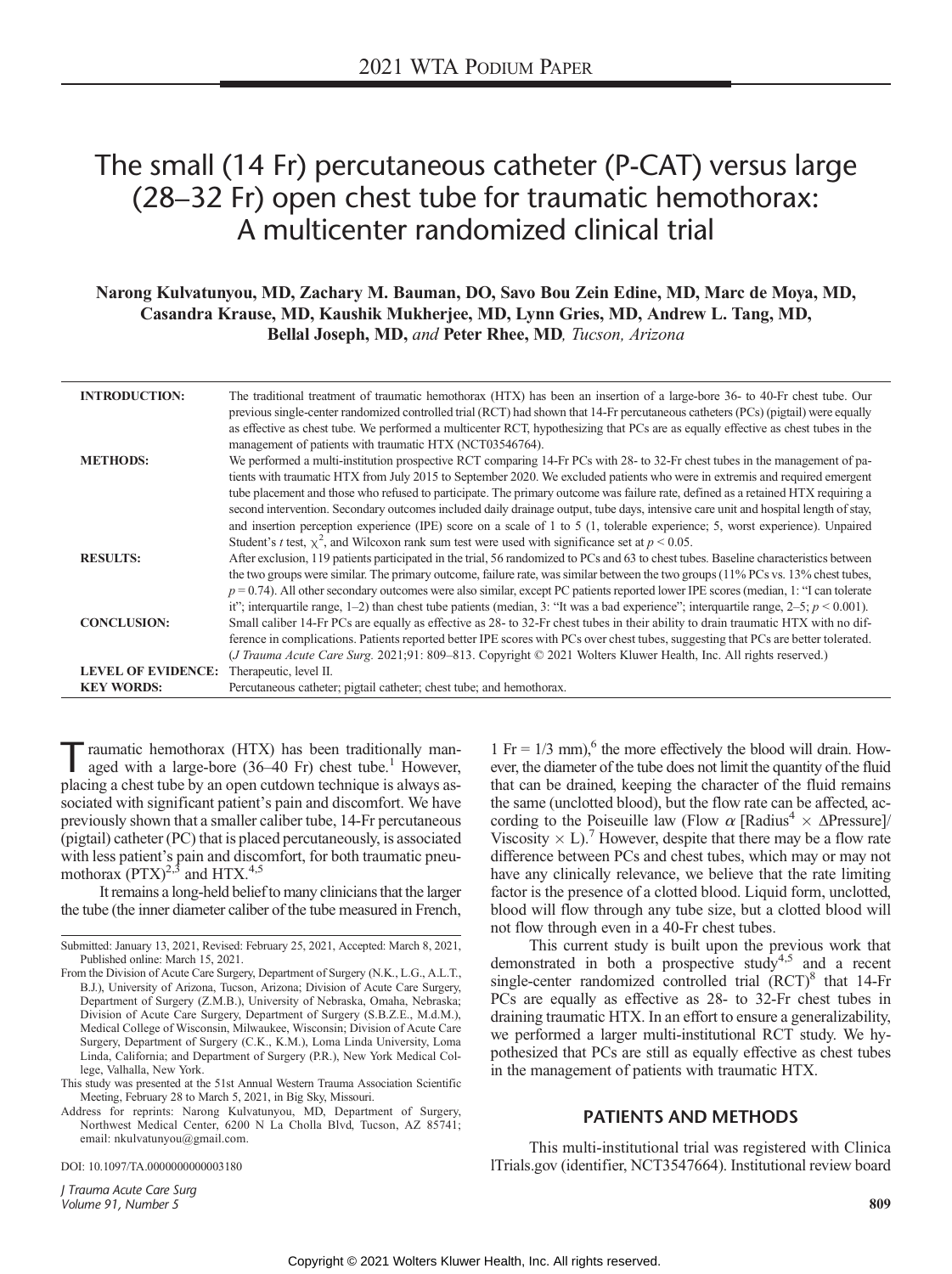for each participating center reviewed the protocol and approved the study. All patients or their next of kin provided informed consent before enrollment.

## Patient Inclusion and Exclusion

Patients were eligible if they were 18 years or older who suffered traumatic HTX or hemopneumothorax (HPTX) requiring drainage. For HPTX, if the HTX was small and the drainage tube was being placed primarily for the PTX, the patient was not enrolled in the study. The decision to place a tube (or catheter) was at the discretion of the treating physician, which was guided by a chest radiography and/or frequently by a computed tomography (CT) scan; however, CT scan was not required. In general, HTX volumes of >300 mL according to CT volumetric calculation<sup>9</sup> was used as a general guide for when to drain HTX. However, not all studied patients required or received CT scans, and we did not prespecify a specific amount of blood to be drained. The study paralleled current every day practice. Exclusion criteria included emergency placement due to hemodynamic instability (patient was in extremis as determined by treating physician and/or unable to provide consent because of the physiologic stress produced by the trauma injuries), the catheter placement in the operating room as part of the operating procedure, or the catheter placement in patients who declined to participate in the study or researcher was unable to obtain consent from either the patient or the next of kin.

## Randomization and Funding Source

The randomization allocation was generated by the primary investigator (PI) institution using the internet website [www.ra](http://www.random.org) [ndom.org](http://www.random.org) to generate two integers (0, 1) in a block size of four. The assignment was then electronically sent to each participating center (co-principal investigator) in a concealed folder, only one assignment can be opened one at a time. For the PI's institution, the assignment was placed in a sealed envelope by personnel not involved in the study. The treatment assignment was for 14-Fr PCs (Cook Medical LLC, Bloomington, IN), and the control arm was 28- to 32-Fr chest tubes. Only after the patient met the inclusion criteria, agreed to participate, and consent was obtained was the envelope then opened or the electronic assignment revealed.

This study was partially funded by Cook Medical LLC. However, the sponsor had no role in study design, study conduct, site selection and participation, data collection, data interpretation, or article preparation. The corresponding author collected and had access to all data and had final responsibility for the decision to submit for publication.

## Placement of PCs or Chest Tubes

Both PCs and chest tubes were inserted under sterile conditions at bedside by the attending trauma surgeon or a surgical resident under a direct supervision. Antibiotics were not routinely administered for placement of the drainage tube. One percent lidocaine was given for local anesthetic, along with an intravenous analgesic of choice for systemic analgesia. We did not standardize the dosage, quantity, or type of analgesic medication or local anesthetic to better imitate the real-life setting. Percutaneous catheters were inserted using a modified Seldinger technique at the fourth or fifth intercostal space, anterior axillary or midaxillary line. Chest tubes were inserted by the traditional cutdown method at the fourth or fifth intercostal space,

midaxillary line. A chest radiography was always performed after each procedure to evaluate tube position and to confirm resolution of the HTX/HPTX. The tube was left on continued suction at −20 mm Hg. The remaining tube management and secondary interventions were left to the discretion of the rounding attending trauma surgeon. In general, at most trauma centers, trauma surgeons generally round and routinely cross-cover the patients; therefore, the management of patients with traumatic HTX/HPTX is not managed by one person but often by team approach. Given that there is no standardization of chest catheter management in current literature, this crossover allows for better imitation of real-world clinical practice and accounts for any variability present with tube management. Before the implementation of a secondary intervention for a possible retained hemothorax (rHTX), a repeated chest CT scan or ultrasound was always obtained for confirmation.

## Outcome and Data Collection

Baseline characteristics were collected including age, sex, mechanism of injury (blunt vs. penetrating), number of rib fractures, presence of flail chest, Injury Severity Score, chest Abbreviated Injury Scale score, and number of days from the time of injury when the tube was inserted. We designated day 0 as immediate tube placement during an initial evaluation always in trauma bay, and anything outside this window was designated to day<sub>1</sub>, day<sub>2</sub>, and so forth. The primary outcome was a failure rate for the drainage catheter. Failure rate was defined as an rHTX (radiographically apparent hemothorax after tube thoracostomy) requiring additional intervention including either a second catheter insertion, a thrombolysis, or a video-assisted thoracoscopy surgery. At each participating institution, video-assisted thoracoscopy surgery was common and primarily used to manage rHTX. Secondary outcomes included initial drainage output (mL) 30 minutes after the tube was inserted; 24-hour, 48-hour, and 72-hour tube output; total tube days; insertion-related complications; ventilator days; intensive care unit length of stay; hospital length of stay; and insertion perception experience (IPE) score.

The IPE score was assessed 30 minutes after PC or chest tube insertion. The IPE score (institutionally created and not a validated score) is an ordinal scale from 1 to 5 created to capture the following patient's sentiment/experience during tube/catheter insertion:

- 1. It was okay, I can tolerate it, I can do it again.
- 2. It was okay, but I do not want to go through this again.
- 3. It was a bad experience for me.
- 4. It was a worse experience for me.
- 5. It was the worst experience of my life!

Each participating center entered data into a passwordprotected Microsoft Excel 2019 spreadsheet (Microsoft, Microsoft Excel 2019, Richmond, WA) using a prespecified collection datasheet provided with deidentified data, and the final results were submitted to the PI for the tabulation and final analysis at the conclusion of the study.

## STATISTICAL ANALYSIS

We tested our hypothesis that PCs would be noninferior to chest tubes with respect to the primary outcome, failure rate. We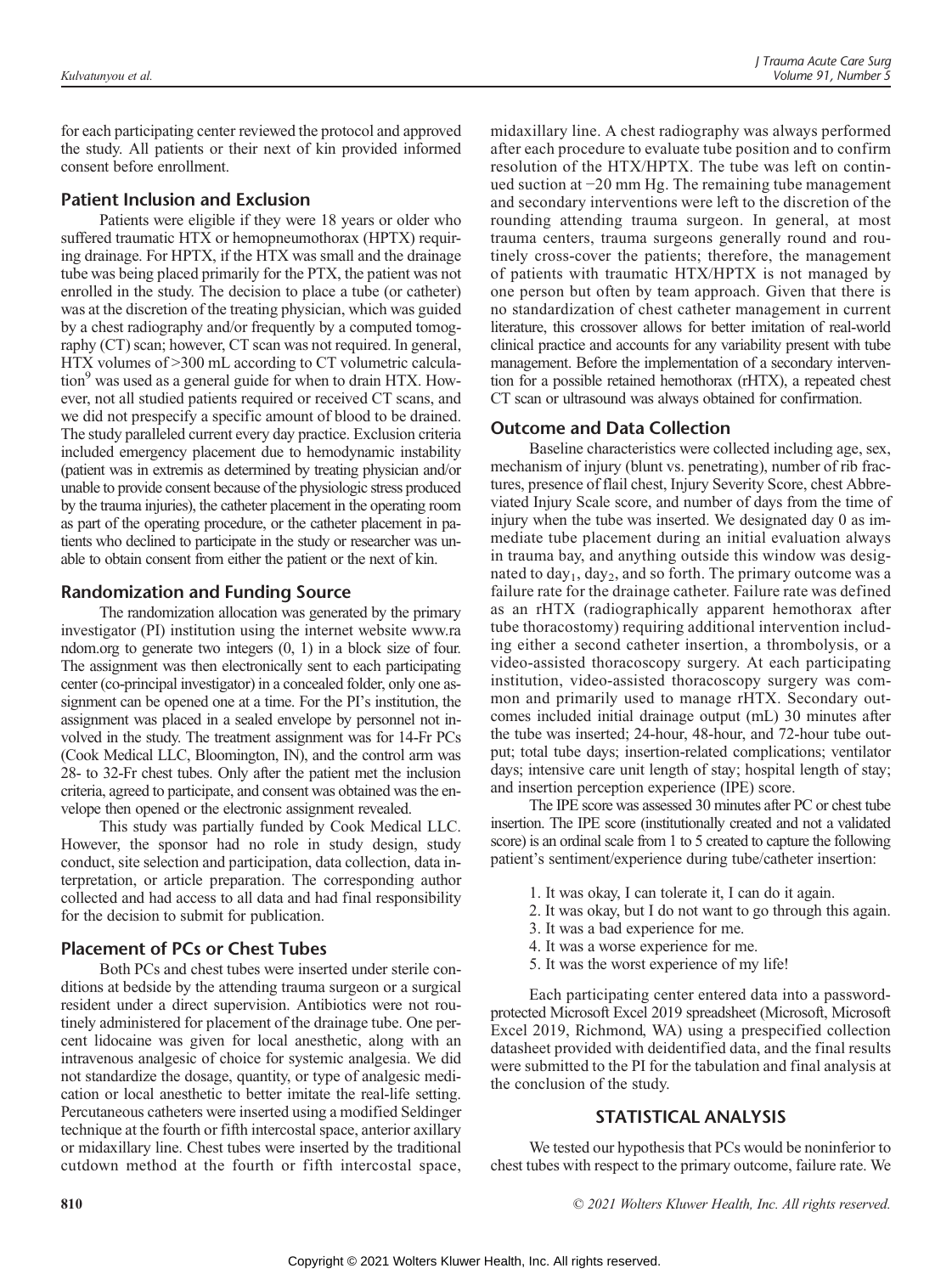

Figure 1. Consolidated standards of reporting trials diagram.

prespecified a noninferior margin of 15% based on previous failure rates for chest tubes of  $30\%^{4,5,9}$  and for PCs of 15%.<sup>4,5</sup> We estimated the sample size to be 95 patients each arm with 80% power and 1-sided  $\alpha$  of 0.05. However, after a prolonged period of enrollment, coupled with an interruption by the coronavirus 2019 outbreak, we performed an interim analysis with the primary outcome still met noninferiority parameter. We then decided to conclude our study.

Continuous variables were expressed as mean ± SD or median (interquartile range [IQR]). Categorical variables were expressed as proportions or percentages. For between-group comparisons, Student's t test was used for continuous normally distributed data, the Wilcoxon rank sum test for nonnormally distributed data, and  $\chi^2$  test for categorical data. For statistical analysis, a Stata version 14 (StataCorp LLC, College Station, TX) was used. Two-sided  $p < 0.05$  was considered statistically significant.

# RESULTS

From July 2015 to September 2020, 222 patients were screened, of which 120 were enrolled. Those excluded had similar age (50  $\pm$  22 years vs. 55  $\pm$  18 years,  $p = 0.07$ ), were majorly male (92% vs. 82%,  $p = 0.003$ ), and suffered more penetrating trauma (39% vs. 19%,  $p = 0.03$ ), compared with those enrolled. Of those enrolled, 57 were randomized to PCs and 63 to chest tubes. One patient from PC was excluded from the final analysis after enrollment because the patient was found to not have HTX rather a chronic pleural effusion, yielding 56 patients for PCs and 63 for chest tubes for the final analysis (Fig. 1). There were no significant differences in the baseline characteristics between the two groups (Table 1) as well as stratified by sites (Table 2). The majority of mechanisms of injury for both groups were blunt, and the days from injury when the tube was inserted were similar. The primary outcome, failure rate (Table 3), was not statistically

|                                                 | <b>Pigtail Catheters</b> | <b>Chest Tubes</b> |      |
|-------------------------------------------------|--------------------------|--------------------|------|
|                                                 | $(n = 56)$               | $(n = 63)$         | p    |
| Age, mean $\pm$ SD, y                           | $56 \pm 17$              | $54 \pm 19$        | 0.50 |
| Sex (male), $\%$                                | 84                       | 81                 | 0.67 |
| Blunt, %                                        | 87                       | 75                 | 0.08 |
| ISS, mean $\pm$ SD                              | $17.8 \pm 6.8$           | $17.3 \pm 6.8$     | 0.71 |
| c-AIS score, median (IQR)                       | 4(3, 4)                  | 4(3, 4)            | 0.89 |
| No. rib fractures, mean $\pm$ SD                | $4.4 \pm 3.5$            | $4.5 \pm 3.6$      | 0.50 |
| Flail (yes), $%$                                | 16                       | 10                 | 0.28 |
| Days from injury tube inserted,<br>median (IQR) | 2(1, 5)                  | 1(1, 2)            | 0.21 |

c-AIS, chest Abbreviated Injury Scale; ISS, Injury Severity Score.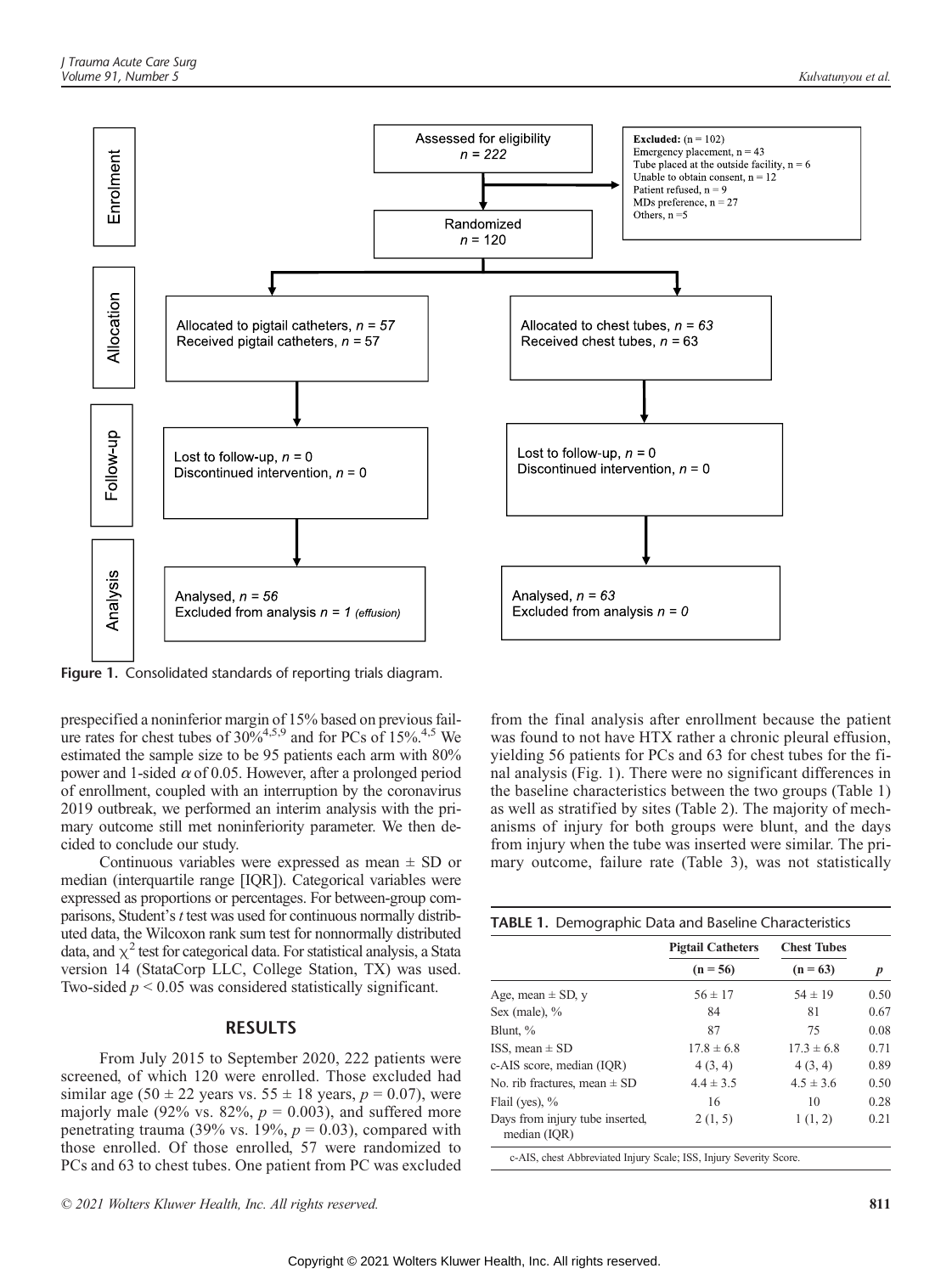|                     | <b>TABLE 2.</b> Demographic Data and Baseline Characteristics |
|---------------------|---------------------------------------------------------------|
| Stratified by Sites |                                                               |

|                       | <b>Pigtail Catheters</b> | <b>Chest Tubes</b> | $\boldsymbol{p}$ |
|-----------------------|--------------------------|--------------------|------------------|
| Site 1                | $n = 37$                 | $n = 43$           |                  |
| Age, mean $+$ SD, $y$ | $56 \pm 17$              | $53 \pm 18$        | 0.32             |
| Sex (male), %         | 81                       | 90                 | 0.21             |
| Blunt, %              | 84                       | 67                 | 0.09             |
| ISS, mean $\pm$ SD    | $17.5 \pm 6.6$           | $16.1 \pm 7.1$     | 0.38             |
| Site 2                | $n = 14$                 | $n = 13$           |                  |
| Age, mean $\pm$ SD, y | $54 \pm 19$              | $58 \pm 18$        | 0.59             |
| Sex (male), %         | 93                       | 54                 | 0.02             |
| Blunt, %              | 93                       | 92                 | 0.96             |
| ISS, mean $\pm$ SD    | $18.4 \pm 7.4$           | $19.5 \pm 6.4$     | 0.68             |
| Site 3                | $n = 3$                  | $n = 5$            |                  |
| Age, mean $\pm$ SD, y | $46 \pm 18$              | $50 \pm 28$        | 0.84             |
| Sex (male), $%$       | 67                       | 80                 | 0.67             |
| Blunt, %              | 100                      | 80                 | 0.41             |
| ISS, mean $\pm$ SD    | $22.3 \pm 6.5$           | $21.8 \pm 3.2$     | 0.88             |
| Site 4                | $n = 2$                  | $n = 2$            |                  |
| Age, mean $\pm$ SD, y | $69 \pm 5$               | $55 \pm 7$         | 0.14             |
| Sex (male), $%$       | 100                      | 50                 | 0.25             |
| Blunt, %              | 100                      | 100                | <b>NS</b>        |
| ISS, mean $\pm$ SD    | $13.0 \pm 5.0$           | $18.0 \pm 2.8$     | 0.31             |

different between the two groups (11% PCs vs. 13% chest tubes,  $p = 0.74$ ). Initial and 24-hour output favored PCs, but the daily output was eventually the same at 48 hours and 72 hours. When analyzing the IPE score, however, PC patients reported a lower median IPE score (median, 1, "I can tolerate it"; IQR, 1–2) than chest tube patients' score (median, 3, "It was a bad experience"; IQR,  $2-5$ ;  $p < 0.001$ ). All other remaining secondary outcomes were similar between groups (Table 3).

There were two insertion-related complications: one was a bleeding from PC necessitated a thoracotomy, but the patient did well, and one was an extrapleural position from chest tube placement required another tube placement. There were two deaths, one from each group. The one from the PC group died from a major pulmonary embolism on postinjury day 10 and the tube had already been removed. The one from the chest tube group died from a nontrauma-related cause of death at an outside institution.

#### **DISCUSSIONS**

In this multi-institution RCT study, we demonstrated that 14-Fr PCs were equally as effective as 28- to 32-Fr chest tubes in the management of patients with traumatic HTX as defined by our primary outcome, failure rate. This finding is similar to our previous single-center study finding, $\delta$  but the baseline characteristics in this multi-institutional RCT became much more closely matched as the study sample size grew from 43 patients to 119 patients. Similar to all previously published PCs for HTX studies,<sup>4,5,8</sup> PCs were used in nonextremis and nonemergent placements, as most clinicians still feel that chest tubes can be placed with much more expedient speed and clinician's comfort than PCs. However, the authors have several anecdotal experiences

placing PCs in emergency situations, and this would be the subject of future research including refinement of PC instrumentation for quicker insertion.

If the effectiveness between PCs and chest tubes for draining the blood is not any different, why then should clinicians consider using PCs as opposed to chest tubes? Few clinicians, especially trauma surgeons, would ever personally experience real life pain and agony that patients must go through during chest tube placement. The PI had several friends and family who had shared their personal painful experiences during chest tube insertion, and therefore, the PI has tried to answer this clinical question regarding tube insertion-related pain by comparing the pain of having PCs versus chest tubes placement in the RCT study for patients with traumatic  $PTX<sup>3</sup>$ . In that study, we found that patients had less pain associated with PCs than chest tubes on days 1, 2, and 3. However, we did not capture the pain assessment while patients were going through the procedural tube insertion. Therefore, in the current study, we created our own institutional score that we termed IPE scores ranging from 1 to 5, with 5 being the worst encountered experience. Although realizing that IPE score, like most pain scores, is subjective and has never been validated, it attempted to provide the framework to capture patient experiences between two different procedures. We found that PC patients reported a lower median IPE score compared with chest tube patients (1 vs. 3,  $p \le 0.001$ ), supporting our notion that patients might prefer PCs over chest tubes if all else were equal. We believe that this was the first study that attempted to compare patient's descriptive experience between two different procedures.

In this study, we reported a failure rate of 11% and 13%, somewhat lower than a 31% to 33% failure rate quoted in previous literature, $9-11$  including 30% failure rate quoted in the most recent Eastern Association for the Surgery of Trauma Multi-institutional Trial.<sup>12</sup> This difference may be due to the difference in our study population baseline characteristics from those previously published, as we excluded emergent/extremis patients who might be sicker and more severely injured, as well as patients who might have other system injuries that required them to have prolonged ventilator and intensive care unit length of stay, among others. It

#### TABLE 3. Comparison of Outcomes

|                                             | <b>Pigtail Catheters</b> | <b>Chest Tubes</b> |         |
|---------------------------------------------|--------------------------|--------------------|---------|
|                                             | $(n = 56)$               | $(n = 63)$         | p       |
| Failure rate, $n$ $(\%)$                    | 7(11)                    | 8 (13)             | 0.74    |
| Initial output, median (IQR), mL            | $600(375-1,037)$         | 400 (250-650)      | 0.005   |
| 24 h                                        | $930(600-1,350)$         | $685(450-1,000)$   | 0.05    |
| 48 h                                        | $150(60-310)$            | $180(80-300)$      | 0.77    |
| 72 h                                        | $45(0-200)$              | $130(0-272)$       | 0.28    |
| Tube days, median (IOR), d                  | $4(3-6)$                 | $5(3-7)$           | 0.31    |
| IPE score, median (IOR)                     | $1(1-2)$                 | $3(2-5)$           | < 0.001 |
| VATS, %                                     | 7                        | 5                  | 0.58    |
| Ventilator day, median (IQR)                | $0(0-2)$                 | $0(0-0)$           | 0.13    |
| ICU day, median (IOR)                       | $2.5(0-3.5)$             | $2(0-4)$           | 0.28    |
| Hospital length of stay,<br>median (IQR), d | $8.5(5.5-15)$            | $8(5-12)$          | 0.30    |

ICU, intensive care unit; VATS, video-assisted thoracoscopy.